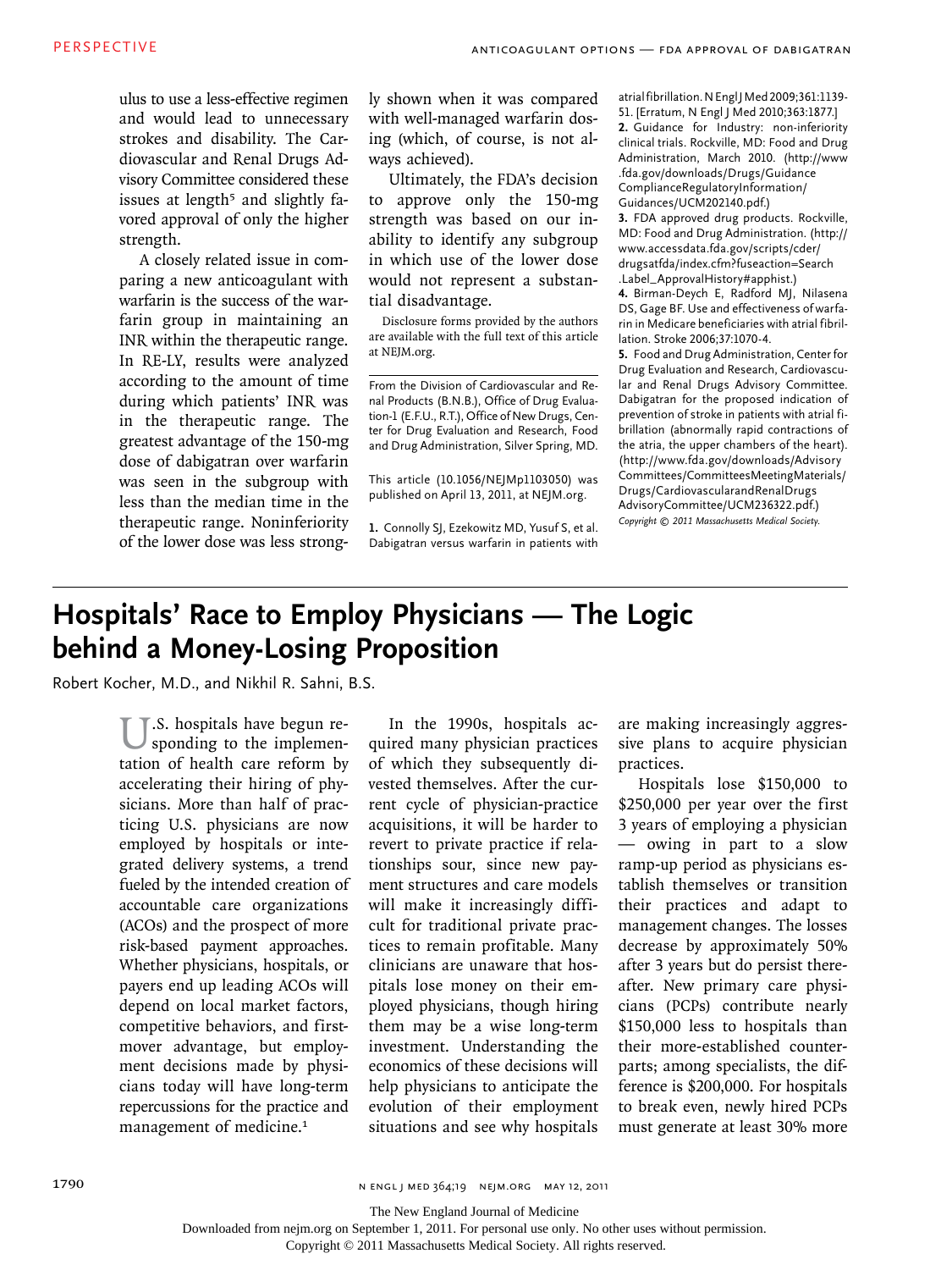visits, and new specialists 25% more referrals, than they do at the outset. After 3 years, hospitals expect to begin making money on employed physicians when they account for the value of all care, tests, and referrals. Skeptics note that often they already capture this value from physicians without employing them, through stable referral networks and hospital practice choices. Outpatient office practices of employed physicians seldom turn a profit for hospitals.

Hospitals are willing to take a loss employing PCPs in order to influence the flow of referrals to specialists who use their facilities. In the 1990s, hospitals usually guaranteed physicians nearly 100% of their previous year's salary during their transition to hospital employment. This arrangement invariably led to losses, since drops in productivity were coupled with higher overhead expenses and less-effective revenue-cycle management. Today, aggressive hiring of PCPs is returning, in part because hospitals fear physicians' becoming competitors by aggregating into larger integrated groups that direct referrals and utilization to their own advantage. Hospitalemployed PCPs generally direct patients to their own hospitals and specialists affiliated with them. In addition, by employing physicians, hospitals retain maximum flexibility in the market, should health plans change their reimbursement structures to require providers to bear risk and manage population health.

Hospitals are clearly acquiring practices again (see Fig. 1). A recent survey by the Medical Group Management Association shows a nearly 75% increase in the number of active doctors employed by hospitals since 2000, and recent hospital announcements suggest this trend is accelerating. A September 2010 survey revealed that 74% of hospital leaders planned to increase physician employment within the next 12 to 36 months.2 Furthermore, the young doctors being hired today tend to value better work–life balance and are more willing than preceding generations to trade higher incomes for the lifestyle flexibility and administrative simplicity provided by hospital employment. Whereas hospitals prioritized PCP employment in the 1990s, they are now targeting both PCPs and specialists (see Fig. 2); many organizations are constructing what could effectively become closed, integrated health care delivery systems.

Strategically, hospitals with a robust employment strategy will



Data are from the Physician Compensation and Production Survey, Medical Group

**Figure 1. Percentages of U.S. Physician Practices Owned by Physicians and by Hospitals, 2002–2008.**



**Figure 2. Percentages of Active U.S. Primary Care Physicians (PCPs) and Specialist Physicians Employed by Hospitals, 2000–2012.**

Data are from the Physician Compensation and Production Survey, Medical Group Management Association, 2003–2009.

Management Association, 2003–2009.

The New England Journal of Medicine

Downloaded from nejm.org on September 1, 2011. For personal use only. No other uses without permission.

Copyright © 2011 Massachusetts Medical Society. All rights reserved.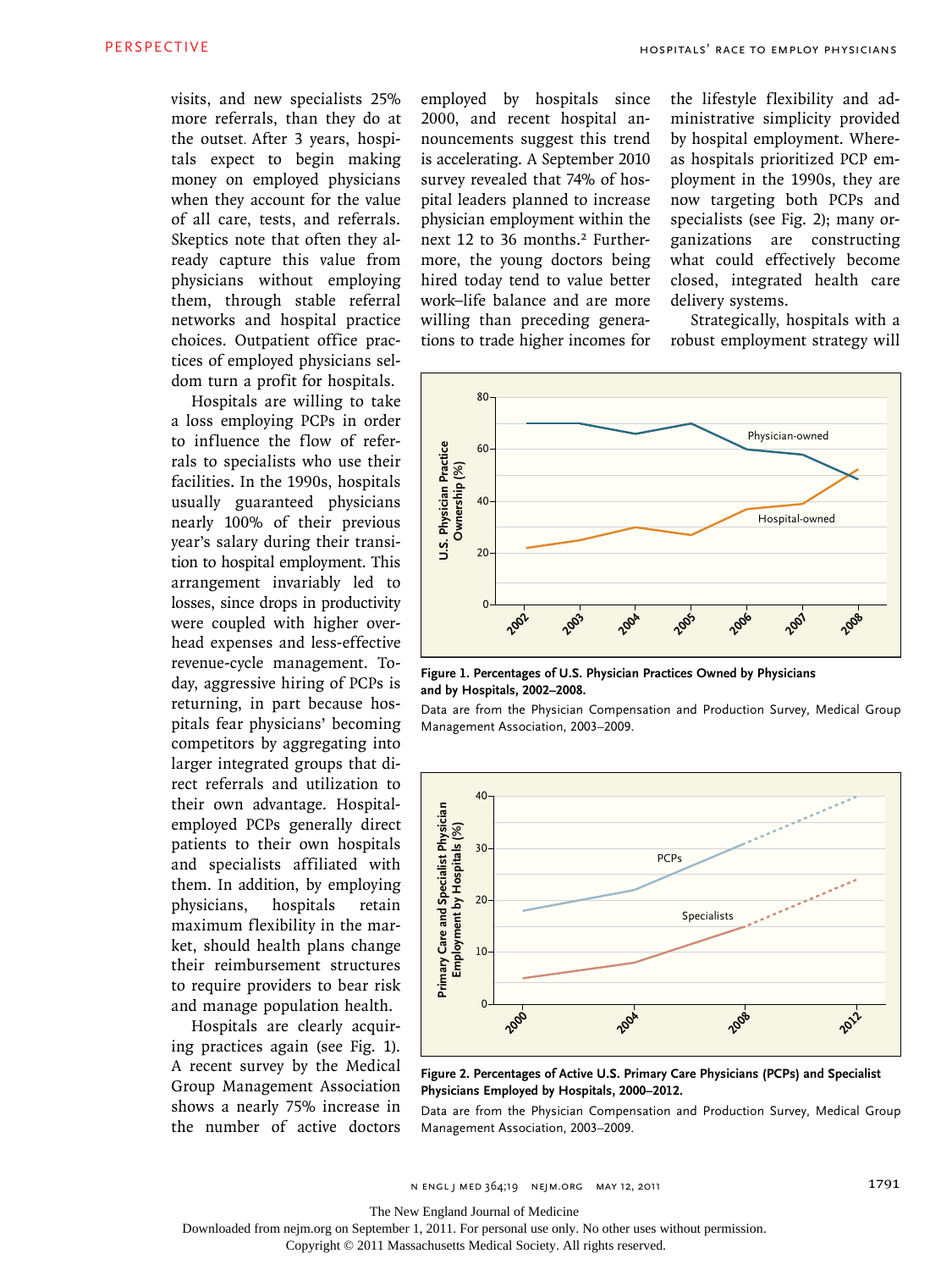be well positioned to compete under various reimbursement scenarios. If the fee-for-service system persists, large physician networks will provide hospitals with greater pricing power when they are contracting with health plans. This scenario favors greater hiring of specialists. Conversely, if payment systems move toward population health management and risk-based reimbursement, then large outpatient networks will allow a system to shift patients away from highercost hospital-based care and recapture lost revenues as shared savings or capitation surpluses. This scenario favors greater hiring of PCPs.

A major concern in either scenario is the potential for hospitals to convert greater market power into higher prices and less competition.3 High-cost markets are typified by dominant local providers who exercise pricing power. This is perhaps most clearly illustrated in Massachusetts, where Attorney General Martha Coakley determined that high prices and price variation are largely correlated with market share. She found that "price variations are not explained by quality of care, the sickness or complexity of the population being served, the extent to which the hospital is responsible for caring for a large portion of patients on Medicare or Medicaid, or whether the hospital is an academic teaching or research facility."4 Payers acquiesce in price negotiations because they cannot afford to lose access to large provider networks. Similar patterns have emerged around the country; for instance, in Roanoke, Virginia, the dominant system, Carillion, reportedly charged 4 to

10 times as much for a colonoscopy as local competitors or providers in similar markets.5 Although ACO-type organizations that integrate physicians and hospitals offer the promise of better care coordination, fewer complications, and cost savings, it is unclear whether these benefits will be passed along to patients as lower prices.

In the future, physicians should anticipate a shift from guaranteed salaries to incentivedriven compensation linked to productivity and clinical behavior — with base compensation that is lower than their previous earnings but incentives that can increase it to that level or higher. This approach attempts to maintain productivity levels, while encouraging physician behaviors that reduce costs or increase revenues. Today, in markets where most physicians who are highly profitable to hospitals are free agents, hospitals tolerate higher operating costs in order to attract and retain these physicians' loyalty. As more physicians become employees, hospitals will be better able to reduce excess costs associated with unnecessary practice variation and unnecessarily expensive supplies selected by physicians. These reductions will be achieved through such actions as standardizing surgical supplies, using evidence to choose cost-effective medical devices, requiring use of health information technology, requiring adherence to clinical guidelines, scheduling elective procedures in ways that maximize asset utilization, and discharging patients consistently early in the day. Although some physicians may not want to trade autonomy for employment, they must understand that hospitals are under pressure to implement cost-saving strategies, which may benefit consumers if savings are passed on through lower prices.

Understanding the economics of physician employment and the actions hospitals will probably take to stem losses will help physicians make wiser judgments. Hospital owners will not engage in long-term strategies that lose money indefinitely. Though hospital employment may offer physicians some protection from system reforms, it comes with more performance management than it once did, and the option of reverting to independent practice later may be far less attractive in the future. Employment choices that physicians make today may not be able to be undone.

Of course, these choices will also affect patients. As patients accumulate more, and more complex, medical conditions, their care will require greater coordination, greater use of clinical data, and collaborative provider teams — which integrated delivery systems are best positioned to deliver. In the long run, any pricing distortions derived from market power and friction associated with changing the role and behaviors of physicians are likely to dissipate and be outweighed by improved productivity, outcomes, and patient experiences, and more efficient health care markets may translate into lower prices over time.

Disclosure forms provided by the authors are available with the full text of this article at NEJM.org.

From the McKinsey Center for U.S. Health System Reform and the Engleberg Center for Health Care Reform, Brookings Institution — both in Washington, DC (R.K.); Harvard Business School, Boston (N.R.S.); and

1792 **n engl j med 364;19 n engl med 364;19 n engl med 364;19 n engl med 364;19 n engl med 3011** 

The New England Journal of Medicine

Downloaded from nejm.org on September 1, 2011. For personal use only. No other uses without permission.

Copyright © 2011 Massachusetts Medical Society. All rights reserved.